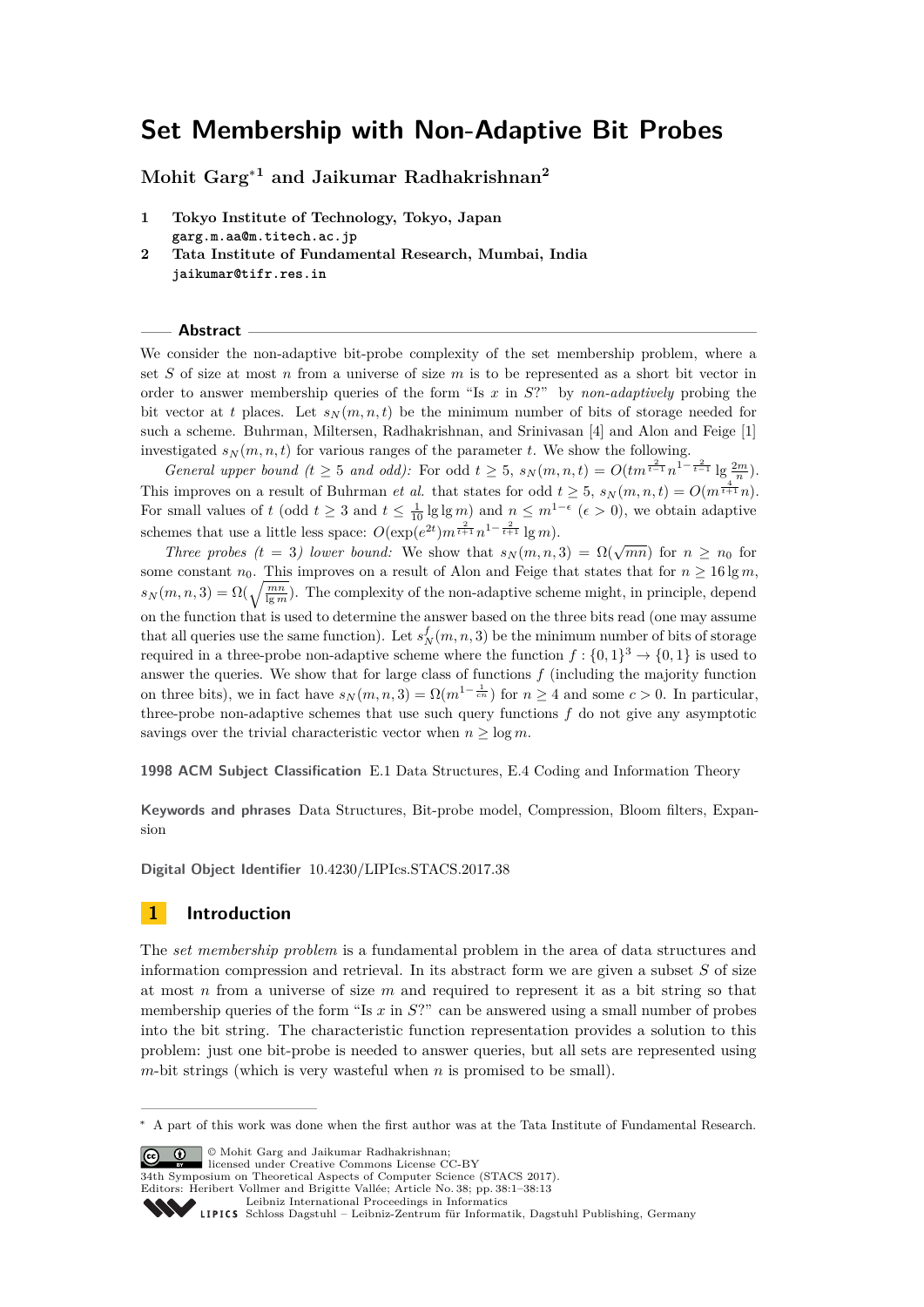### **38:2 Set Membership with Non-Adaptive Bit Probes**

The trade-off between the number of bits in the representation and the number of probes is the subject of several previous works: it was studied by Minsky and Papert in their 1969 book *Perceptrons* [\[11\]](#page-12-3); more recently, Buhrman, Miltersen, Radhakrishnan and Venkatesh [\[4\]](#page-12-0) showed the existence of randomized schemes that answer queries with just one bit probe and use near optimal space. In contrast, they showed that deterministic schemes that answer queries by making a constant number of probes cannot use optimal space. The deterministic worst-case trade-off for this problem was also considered in the same paper and in several subsequent works (e.g., Radhakrishnan, Raman and Rao [\[12\]](#page-12-4), Alon and Feige [\[1\]](#page-12-1), Radhakrishnan, Shah and Shannigrahi [\[14\]](#page-12-5), Viola [\[15\]](#page-12-6), Lewenstein, Munro, Nicholson and Raman [\[8\]](#page-12-7), Garg and Radhakrishnan [\[5\]](#page-12-8)). For sets where each element is included with probability *p*, Makhdoumi, Huang, Médard and Polyanskiy [\[10\]](#page-12-9) showed, in particular, that no savings over the characteristic vector can be obtained in this case for non-adaptive schemes with  $t = 2$ .

In this work, we focus on deterministic schemes with *non-adaptive* probes, where the probes are made in parallel (or equivalently the location of probes do not depend on the value read in previous probes). Such schemes have been studied in several previous works. Let  $s_N(m, n, t)$  be the minimum number of bits of storage required in order to answer membership queries with *t* non-adaptive probes.

 $\triangleright$  **Definition 1.** A non-adaptive  $(m, n, s, t)$ -scheme consists of a storage function and a query scheme. The storage function has the form  $\phi : \binom{[m]}{\leq n} \to \{0,1\}^s$  that takes a set of size at most *n* and returns its *s*-bit representation. The query scheme associates with each element *x* the *t* probe locations  $(i_1(x), \ldots, i_t(x)) \in [s]^t$  and a function  $f_x: \{0, 1\}^t \to \{0, 1\}$ . We require that for all  $S \in \binom{[m]}{\leq n}$  and all  $x \in [m]$ :  $x \in S$  iff  $f_x(\phi(S)[i_1(x)], \phi(S)[i_2(x)], \ldots, \phi(S)[i_t(x)]) = 1$ . Let  $s_N(m, n, t)$  denote the minimum *s* such that there is an  $(m, n, s, t)$ -scheme.

In our discussion, we use  $s(m, n, t)$  (without the subscript N) to denote the minimum space required for adaptive schemes. Using the above notation, we now describe our results and their relation to what was known before. All asymptotic claims below hold for large *m*.

## **1.1 General non-adaptive schemes**

<span id="page-1-1"></span>▶ **Theorem 2** (Result 1, non-adaptive schemes). For odd  $t \geq 5$ , we have

$$
s_N(m, n, t) = O(tm^{\frac{2}{t-1}}n^{1-\frac{2}{t-1}}\lg \frac{2m}{n}).
$$

In comparison, for odd  $t \geq 5$ , Buhrman *et al.* showed that  $s_N(m, n, t) = O(m^{\frac{4}{t+1}}n)$ . The exponent of *m* in their upper bound result is roughly four times the exponent of *m* appearing in their lower bound result. Their schemes are non-adaptive and use the MAJORITY function to answer membership queries. We exhibit schemes that still use MAJORITY but need less space. Buhrman *et al.* also show a lower bound of  $s(m, n, t) = \Omega(t m^{\frac{1}{t}} n^{1-\frac{1}{t}})$  valid (even for adaptive schemes) when  $n \leq m^{1-\epsilon}$  (for  $\epsilon > 0$  and  $t \ll \lg m$ ). Note that the exponent of *m* in our result is twice the exponent of *m* appearing in the lower bound result. These schemes, as well as the non-adaptive scheme for  $t = 4$  due to Alon and Feige [\[1\]](#page-12-1), have implications for the problem studied by Makhdoumi *et al.* [\[10\]](#page-12-9); unlike in the case of  $t = 2$ , significant savings are possible if  $t \geq 4$ , even with non-adaptive schemes<sup>[1](#page-1-0)</sup>. Using a similar proof idea, we obtain slightly better upper bound with adaptive schemes when *t* is small and *n* is at most  $m^{1-\epsilon}$ .

<span id="page-1-0"></span><sup>&</sup>lt;sup>1</sup> We are grateful to Tom Courtade and Ashwin Pananjady for this observation.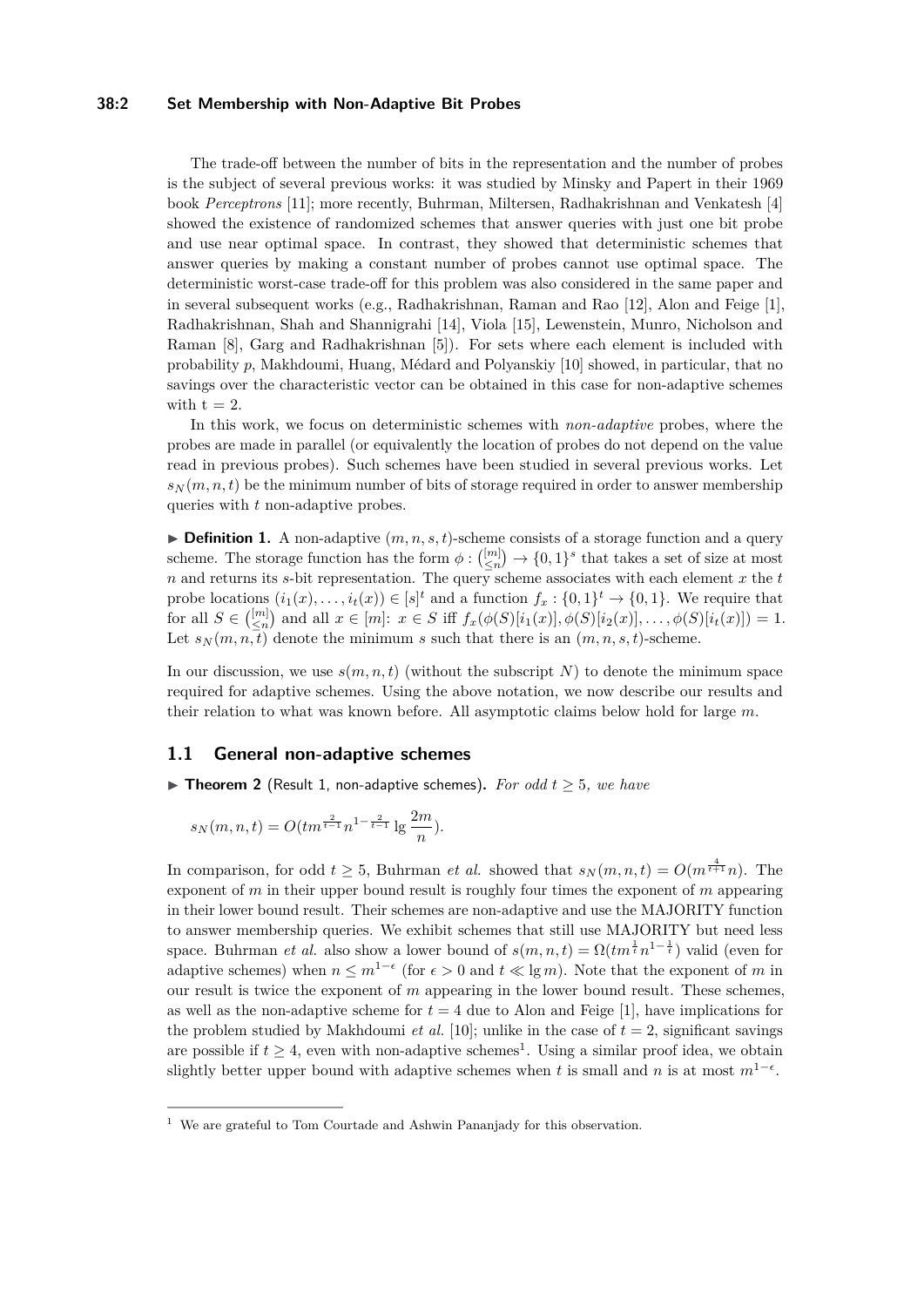<span id="page-2-1"></span>▶ Theorem 3 (Result 2, adaptive schemes). *For odd*  $t ≥ 3$  *and*  $t ≤ \frac{1}{10} \lg \lg m$  *and for*  $n ≤ m^{1-6}$  $(\epsilon > 0)$ , we have  $s(m, n, t) = O(\exp(e^{2t})m^{\frac{2}{t+1}}n^{1-\frac{2}{t+1}}\lg m)$ .

*Technique.* To justify our claim, we need to describe the query scheme, that is,  $(i_1(x), i_2(x),$  $\dots, i_t(x)$  for each  $x \in [m]$  and the query function  $f_x: \{0,1\}^t \to \{0,1\}$ . For  $f_x$  we use the MAJORITY on *t* bits (*t* is odd). The locations to be probed for each element will be obtained using a probabilistic argument. Once a query scheme is fixed, we need to show how the assignment to the memory is obtained. For this, we describe a sequential algorithm. We show that the random assignment of locations ensures sufficient expansion allowing us to start with a greedy argument arrange that most queries are answered correctly, and then use Hall's bipartite graph matching theorem to find the required assignment for the remaining elements. Versions of this argument have been used in previous works [\[9,](#page-12-10) [4,](#page-12-0) [7,](#page-12-11) [1,](#page-12-1) [5\]](#page-12-8).

### **1.2 Three non-adaptive probes**

For one probe and  $m \geq 2$ , it is easy to show that no space can be saved over the characteristic vector representation. For two non-adaptive probes, only for the special case  $n = 1$ , some nontrivial savings over the characteristic vector representation are possible:  $s_N(m, 1, 2) = \theta(\sqrt{m})$ . For  $n \geq 2$ , Buhrman *et al.* [\[4\]](#page-12-0) showed  $s_N(m, n, 2) = m$ . The smallest number of probes for which the complexity of problem with non-adaptive probes is not settled is three. Observe that any scheme with two adaptive probes can be converted to a scheme with three non-adaptive probes; the two probe decision tree has at most three nodes. Thus, using the two adaptive probes upper bound result of Garg and Radhakrishnan [\[5\]](#page-12-8), we have  $s_N(m, n, 3) \leq s(m, n, 2) = O(m^{1-\frac{1}{4n+1}})$ . Thus, non-trivial savings in space over the characteristic vector representation is possible when  $n = o(\lg m)$ . Consequently, the question is whether more space can be saved or is this upper bound tight? We are not aware of any three-probe non-adaptive scheme that manages with  $o(m)$  space for sets of size  $\omega(\lg m)$ . Alon and Feige [\[1\]](#page-12-1) show the following lower bound:  $s_N(m, n, 3) = \Omega(\sqrt{\frac{mn}{\lg m}})$  for  $n \ge 16 \lg m$ .

In order to obtain better lower bounds for three-probe non-adaptive schemes, we proceed as follows. In any three-probe non-adaptive scheme, the query scheme specifies, for each element, the three locations to probe and a three variable boolean function to be applied on three values read. In principle, for different elements, the query scheme can specify different boolean functions. But since there are only a finite number (256) of boolean functions on three variables, some set of at least *m/*256 elements of the universe use a common function. We may thus restrict attention to this part of the universe, and assume that the function being employed to answer queries is always the same. Furthermore, we may place functions obtained from one another by negating and permuting variables in a common equivalence class, and restrict our attention to one representative in each class. For three variable boolean functions, Pólya counting yields that there are twenty-two equivalence classes. This classification of the 256 functions into twenty-two classes is already available in the literature [\[16\]](#page-12-12). We show the following.

### <span id="page-2-0"></span>▶ Theorem 4 (Result 3).

- (a) If the query function  $f: \{0,1\}^3 \to \{0,1\}$  is not equivalent to  $(x, y, z) \mapsto (x \wedge y) \oplus z$  or  $(x, y, z) \mapsto 1$  *iff*  $x + y + z = 1$ , then  $s_N(m, n, 3) = \Omega(m^{1 - \frac{1}{cn}})$  for  $n \ge 4$  *and some*  $c > 0$ *.*
- **(b)** If the query function  $f : \{0,1\}^3 \to \{0,1\}$  is equivalent to  $(x, y, z) \mapsto (x \wedge y) \oplus z$  or  $(x, y, z) \mapsto 1$  *iff*  $x + y + z = 1$ *, then*  $s_N(m, n, 3) = \Omega(\sqrt{mn})$ .
- (c) If the query function  $f : \{0,1\}^3 \to \{0,1\}$  is equivalent to  $(x, y, z) \mapsto (x \wedge y) \oplus z$  and  $\log m \le n \le \frac{m}{\lg m}, \text{ then } s_N(m,n,3) = \Omega(\sqrt{mn \frac{\lg \frac{m}{n}}{\lg \lg m}}).$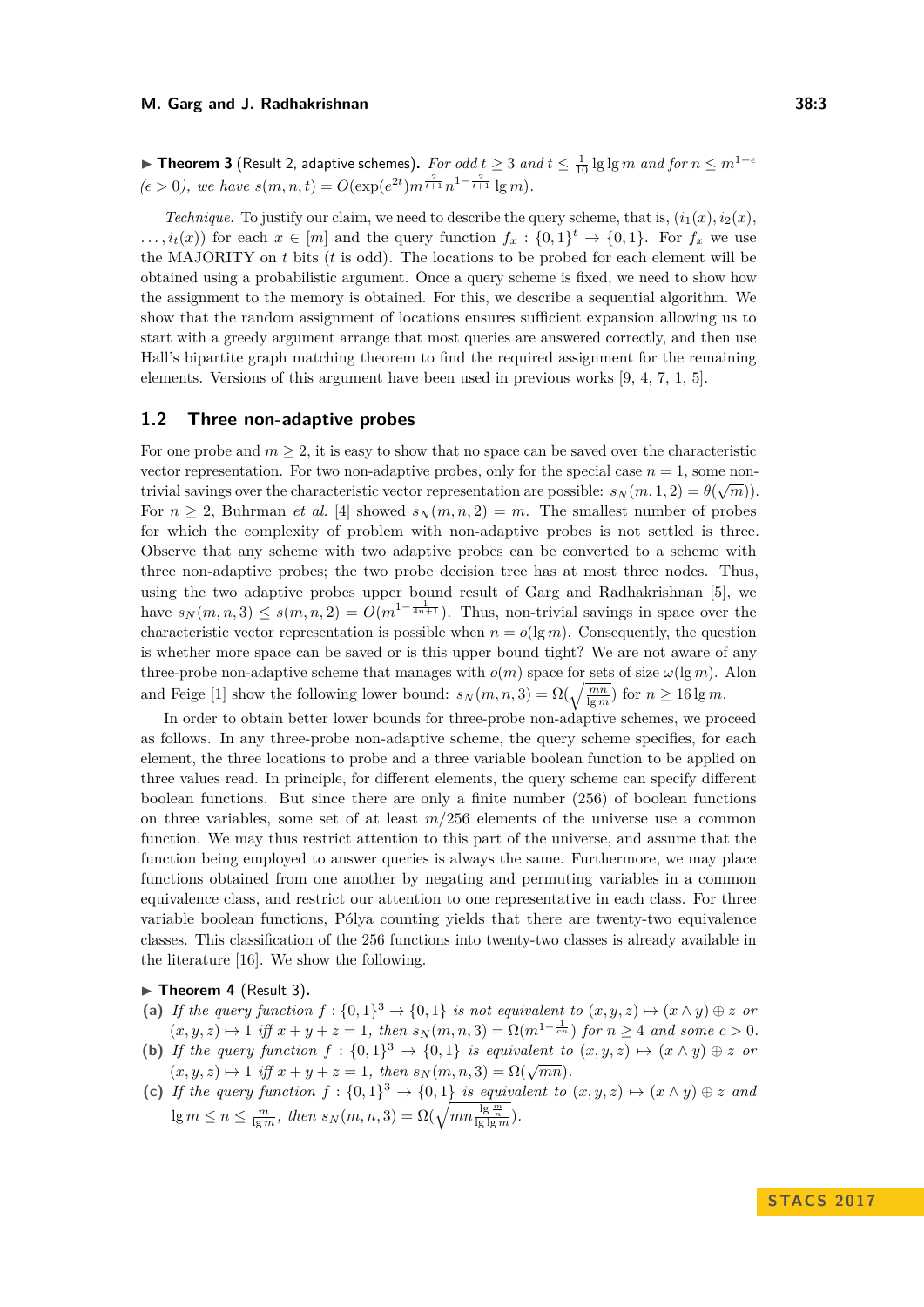### **38:4 Set Membership with Non-Adaptive Bit Probes**

The best upper bounds for non-adaptive schemes with four or more probes use the MAJORITY function to answer membership queries. Our result implies that for three nonadaptive probes, when queries are answered by computing MAJORITY, the space required is at least  $\Omega(m^{1-\frac{1}{cn}})$  for some constant *c*. In fact, similar lower bound holds if membership queries are answered using most boolean functions. Our results do not yield a similar lower bound for  $(x, y, z) \mapsto (x \wedge y) \oplus z$  and  $(x, y, z) \mapsto 1$  iff  $x + y + z = 1$  types. For these two types of query functions, we get a slightly better lower bound than what is implied by [\[1\]](#page-12-1). Thus, further investigations on three probes non-adaptive schemes need to focus on just  $(x, y, z) \mapsto 1$  iff  $x + y + z = 1$  and  $(x, y, z) \mapsto (x \wedge y) \oplus z$  as the query functions.

*Technique.* As mentioned above, there are twenty-two types of functions for which we need to prove a lower bound. Seven of the twenty-two classes contain functions that can be represented by a decision tree of height at most two. Thus, for these functions, the two probe adaptive lower bound in [\[5\]](#page-12-8) implies the result. These functions are: constant 0, constant 1, the DICTATOR function  $(x, y, z) \mapsto x$ , the function  $(x, y, z) \mapsto x \wedge y$ , its complement  $(x, y, z) \mapsto \bar{x} \vee \bar{y}, (x, y, z) \mapsto (x \wedge y) \vee (\bar{x} \wedge z), \text{ and } (x, y, z) \mapsto (x \wedge y) \vee (\bar{x} \wedge \bar{y}).$ 

After this, fifteen classes remain. Functions in some eleven of the remaining fifteen classes admit a density argument, similar in spirit to the adaptive two-probes lower-bound proof in [\[5\]](#page-12-8). To streamline the argument, we classify these eleven classes into two parts. The first part contains the MAJORITY function. The second part contains the AND function, the ALL-EQUAL function, the functions  $(x, y, z) \mapsto (x \oplus y) \wedge z$ ,  $(x, y, z) \mapsto (x \vee y) \wedge z$ ,  $(x, y, z) \mapsto (x \wedge y \wedge z) \vee (\bar{y} \wedge \bar{z})$ , and their complements. For functions in the second part we deal with two functions—a function and its complement—with a single proof. In these proofs, we produce sets *S* and *T* of size at most *n* such that storing *S* and not storing *T* leads to a contradiction. The proof for the complement function works with a small twist: storing *T* and not storing *S* leads to the contradiction. Thus, these eleven cases are handled by six proofs. In each of these proofs we roughly argue (sometimes probabilistically) that if the scheme is valid, it must conceal a certain dense graph that avoids small cycles. Standard graph theoretic results (the Moore bound) that relate density and girth then gives us the lower bound.

For the remaining four classes, we employ linear-algebraic arguments. Representatives chosen from these classes are PARITY,  $(x, y, z) \mapsto 1$  iff  $x + y + z \neq 1$ ,  $(x, y, z) \mapsto (x \wedge y) \oplus z$ , and  $(x, y, z) \mapsto 1$  iff  $x + y + z = 1$ . For PARITY and  $(x, y, z) \mapsto 1$  iff  $x + y + z \neq 1$ , we show using standard dimension argument, that if the space used is smaller than the universe size *m*, then there is some element  $u \in [m]$  that is (linearly) dependent on the other elements. Not storing the other elements, leaves the scheme with no choice for *u*, thus leading to a contradiction. For  $(x, y, z) \mapsto (x \wedge y) \oplus z$  and  $(x, y, z) \mapsto 1$  iff  $x + y + z = 1$  a modification of an algebraic argument of Radhakrishnan, Sen and Venkatesh [\[13\]](#page-12-13) implies a lower bound of √  $\sqrt{mn}$ . (Interestingly, we need to choose an appropriate characteristic of the field (2 or 3) based on which function we deal with.) For  $(x, y, z) \mapsto (x \wedge y) \oplus z$ , we further improve on this argument by employing random restrictions. These results together improve the previous best lower bound (due to Alon and Feige [\[1\]](#page-12-1)) irrespective of the query function used.

## **2 General non-adaptive upper bound**

In this section, we prove the general non-adaptive upper bound result: Theorem [2.](#page-1-1)

 $\triangleright$  **Definition 5.** A non-adaptive  $(m, s, t)$ -graph is a bipartite graph *G* with vertex sets  $U = [m]$  and *V* ( $|V| = ts$ ). *V* is partitioned into *t* disjoint sets:  $V_1, \ldots, V_t$ ; each  $V_i$  has *s* vertices. Every  $u \in U$  has a unique neighbour in each  $V_i$ . A non-adaptive  $(m, s, t)$ -graph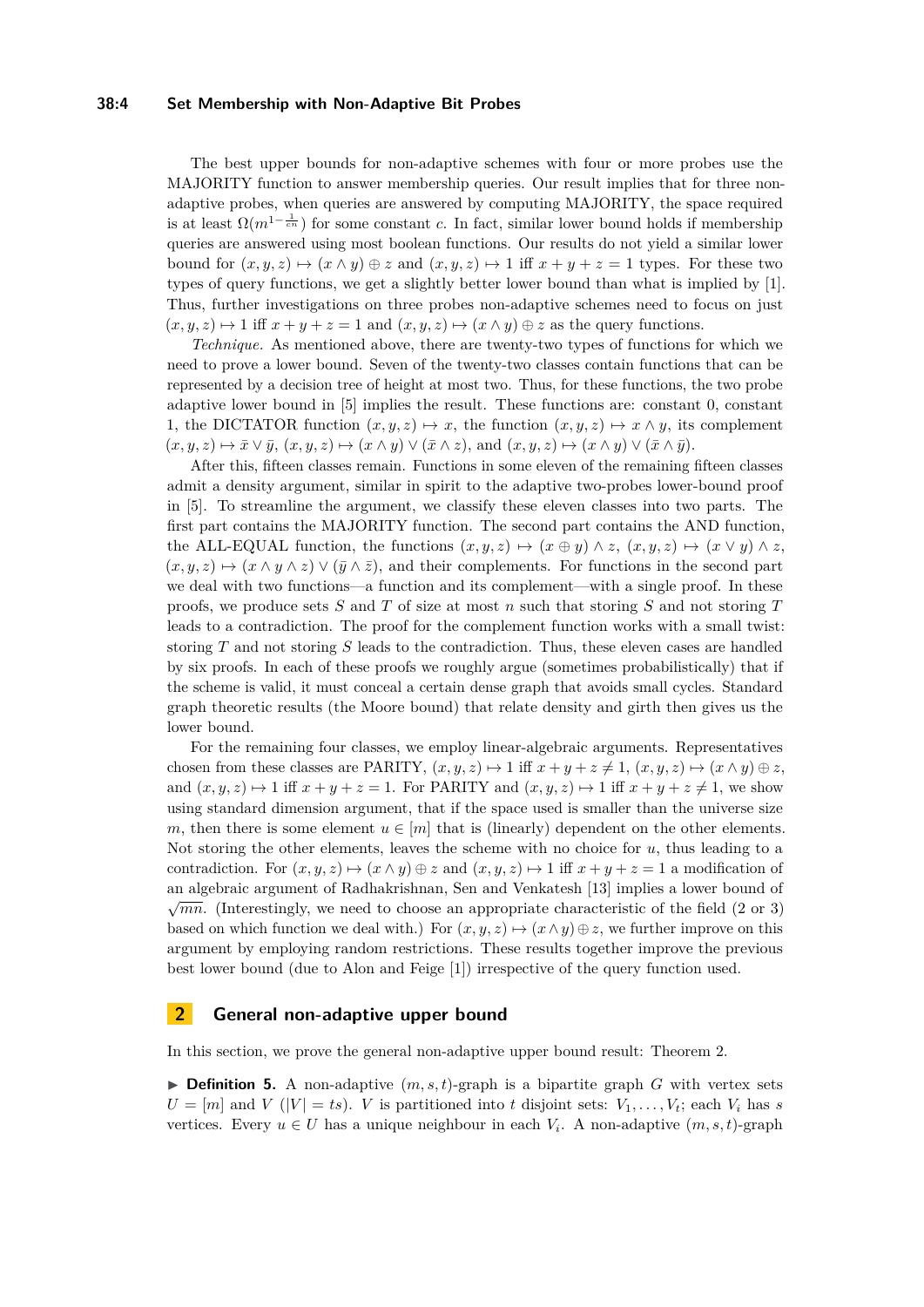#### **M. Garg and J. Radhakrishnan 38:5**

naturally gives rise to a non-adaptive  $(m, ts, t)$ -query scheme  $\mathcal{T}_G$  as follows. We view the memory (an array L of ts bits) to be indexed by vertices in V. On receiving the query "Is *u* in *S*?", we answer "Yes" iff the MAJORITY of the locations in the neighbourhood of *u* contain a 1. We say that the query scheme  $\mathcal{T}_G$  is satisfiable for a set  $S \subseteq [m]$ , if there is an assignment to the memory locations  $(L[v] : v \in V)$ , such that  $\mathcal{T}_G$  correctly answers all queries of the form "Is *x* in *S*?".

We now restrict attention to odd  $t \geq 5$ . First, we identify an appropriate property of the underlying non-adaptive  $(m, s, t)$ -graph *G* that guarantees that  $\mathcal{T}_G$  is satisfiable for all sets *S* of size at most *n*. We then show that such a graph exists for some  $s = O(m^{\frac{2}{t-1}}n^{1-\frac{2}{t-1}}\lg \frac{2m}{n})$ .

 $\triangleright$  **Definition 6** (Non-adaptive admissible graph). We say that a non-adaptive  $(m, s, t)$ -graph *G* is admissible for sets of size at most *n* if the following two properties hold:

**(P1)**  $\forall R \subseteq [m]$   $(|R| \leq n + \lceil 2n \lg \frac{2m}{n} \rceil$ :  $|\Gamma_G(R)| \geq \frac{t+1}{2}|R|$ , where  $\Gamma_G(R)$  is the set of neighbors of *R* in *G*.

**(P2)**  $\forall S \subseteq [m]$   $(|S| = n)$ :  $|T_S| \leq \left[2n \lg \frac{2m}{n}\right]$ , where  $T_S = \{y \in [m] \setminus S : |\Gamma_G(y) \cap \Gamma_G(S)| \geq \frac{2m}{n}\}$  $\frac{t+1}{2}$ .

Our theorem will follow from the following claims.

<span id="page-4-0"></span> $\blacktriangleright$  **Lemma 7.** If a non-adaptive  $(m, s, t)$ -graph *G* is admissible for sets of size at most *n*, then *the non-adaptive*  $(m, ts, t)$ *-query scheme*  $T_G$  *is satisfiable for every set S of size at most n.* 

<span id="page-4-1"></span>► **Lemma 8.** *There is a non-adaptive*  $(m, s, t)$ -graph, with  $s = O(m^{\frac{2}{t-1}} n^{1-\frac{2}{t-1}} \lg \frac{2m}{n})$ , that *is admissible for every set*  $S \subseteq [m]$  *of size at most n.* 

**Proof of Lemma [7.](#page-4-0)** Fix an admissible graph *G*. Thus, *G* satisfies (P1) and (P2) above. Fix a set  $S \subseteq [m]$  of size at most *n*. We will show that there is a 0-1 assignment to the memory such that all queries are answered correctly by  $\mathcal{T}_G$ .

Let  $S' \subseteq [m]$  be such that  $S \subseteq S'$  and  $|S'| = n$ . From (P2), we know  $|T_{S'}| \leq [2n \lg \frac{2m}{n}]$ . Hence,  $|S' \cup T_{S'}| \leq n + \lceil 2n \lg \frac{2m}{n} \rceil$ . From (P1) and Hall's theorem, we may assign to each element  $u \in S' \cup T_{S'}$  a set  $A_u \subseteq V$  such that (i)  $|A_u| = \frac{t+1}{2}$  and (ii) the  $A_u$ 's are disjoint. For each  $u \in S \subseteq S'$ , we assign the value 1 to all locations in  $A_u$ . For each  $u \in (S' \cup T_{S'}) \setminus S$ , we assign the value 0 to all locations in  $A_u$ . Since  $\frac{t+1}{2} > \frac{t}{2}$ , all queries for  $u \in S' \cup T_{S'}$  are answered correctly.

Assign 0 to all locations in  $\Gamma_G([m]\setminus (S' \cup T_{S'}))$ . For  $y \in [m]\setminus (S' \cup T_{S'})$ ,  $|\Gamma_G(y) \cap \Gamma_G(S)| \le$  $\frac{t-1}{2}$ . As a result, queries for elements in  $[m] \setminus (S' \cup T_{S'})$  are answered correctly, as the majority evaluates to 0 for each one of them.

**Proof of Lemma [8.](#page-4-1)** In the following, set

$$
s = \left\lceil 60m^{\frac{2}{t-1}} n^{1-\frac{2}{t-1}} \lg \frac{2m}{n} \right\rceil.
$$

We show that a suitable random non-adaptive  $(m, s, t)$ -graph *G* is admissible for sets of size at most *n* with positive probability. The graph *G* is constructed as follows. Recall that  $V = \bigcup_i V_i$ . For each  $u \in U$ , one neighbor is chosen uniformly and independently in each  $V_i$ .

**(P1) holds.** If (P1) fails, then for some non-empty  $W \subseteq U$ ,  $(|W| \leq n + \lceil 2n \lg \frac{2m}{n} \rceil)$ , we have  $|\Gamma_G(W)| \leq \frac{t+1}{2}|W| - 1$ . Fix a set *W* of size  $r \geq 1$  and  $L \subseteq V$  of size  $\frac{t+1}{2}r - 1$ . Let *L* have  $\ell_i$  elements in  $V_i$ ; thus,  $\sum_i \ell_i = \frac{t+1}{2}r - 1$ . Then,

$$
\Pr[\Gamma_G(W) \subseteq L] \le \prod_{i=1}^t \left(\frac{\ell_i}{|V_i|}\right)^r \le \left(\frac{\left(\frac{t+1}{2}\right)r-1}{ts}\right)^{tr},
$$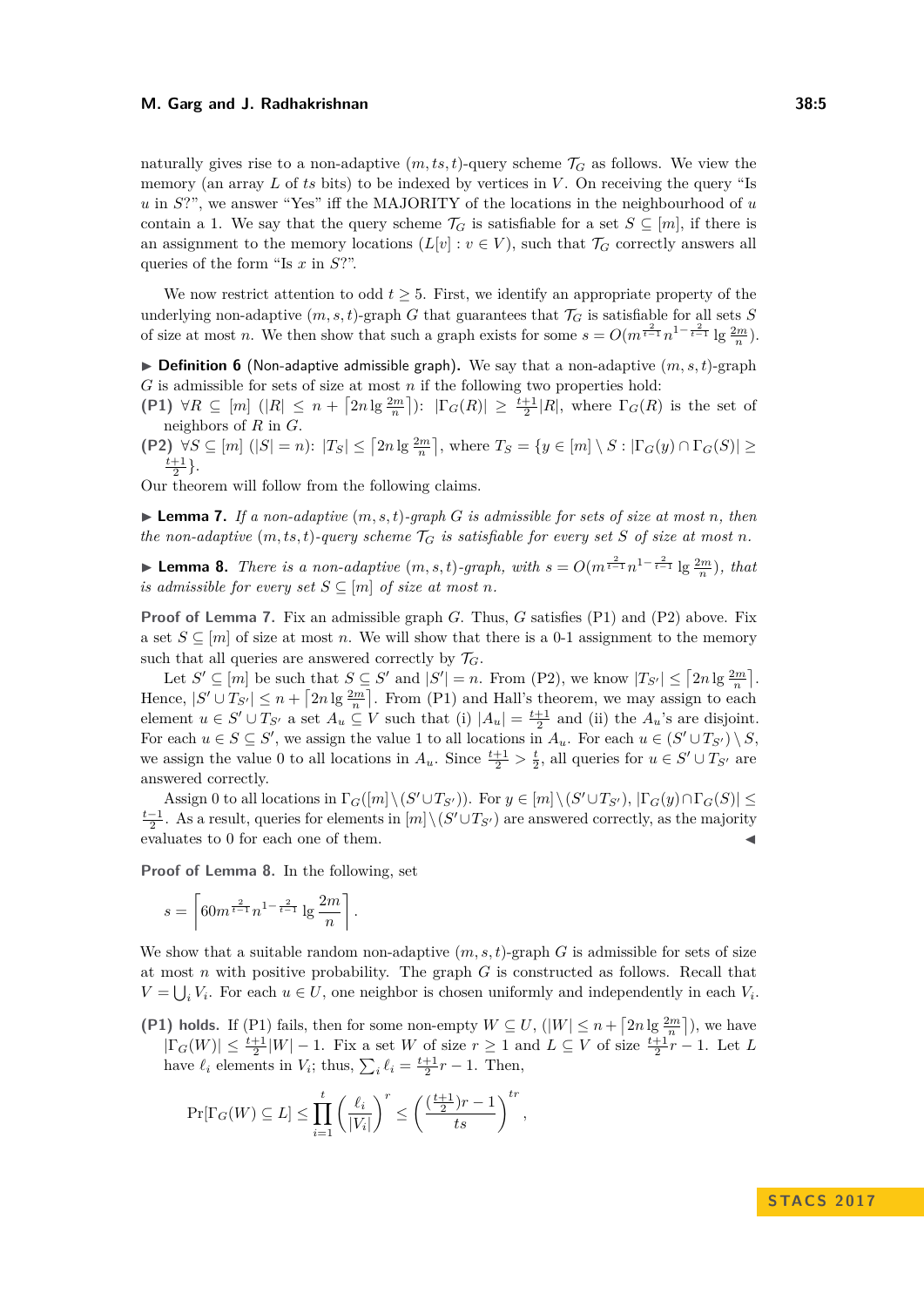### **38:6 Set Membership with Non-Adaptive Bit Probes**

where the last inequality is a consequence of  $GM < AM$ . We conclude, using the union bound over choices of *W* and *L*, that (P1) fails with probability at most

$$
n + \left[\frac{2n\lg\frac{2m}{n}}{r}\right] \binom{m}{r} \left(\frac{ts}{\frac{t+1}{2}r-1}\right) \left(\frac{\frac{t+1}{2}r-1}{ts}\right)^{tr}
$$
\n
$$
\leq \sum_{r=1}^{n+\left[\frac{2n\lg\frac{2m}{n}}{r}\right]} \left(\frac{em}{r}\right)^r \left(\frac{tes}{\frac{t+1}{2}r-1}\right)^{\frac{t+1}{2}r-1} \left(\frac{\frac{t+1}{2}r-1}{ts}\right)^{tr}
$$
\n
$$
\leq \sum_{r=1}^{n+\left[\frac{2n\lg\frac{2m}{n}}{r}\right]} \left[\frac{\left(e^{\frac{t+3}{2}-\frac{1}{r}}\right)mr^{\frac{t-1}{2}-1+\frac{1}{r}}}{\left(s^{\frac{1}{r}}\right)s^{\frac{t-1}{2}}}\right]^r \leq \frac{1}{3},\tag{2}
$$

where the last inequality holds because we have chosen *s* large enough.

**(P2) holds.** For (P2) to fail, there must exist a set  $S \subseteq [m]$  of size *n* such that  $|T_S|$  $\lceil 2n \lg \frac{2m}{n} \rceil$ . Fix a set *S* of size *n*. Fix a  $y \in [m] \setminus S$ .

$$
\Pr[y \in T_S] \le \left(\frac{t}{\frac{t+1}{2}}\right) \left(\frac{n}{s}\right)^{\frac{t+1}{2}} \le \frac{n}{10m},
$$

where the last inequality holds because of choice of *s* and *m* is large. Thus,  $\mathbb{E}[|T_S|] \leq \frac{n}{10}$ . To conclude that |*TS*| is bounded with high probability, we will use the following version of Chernoff bound: if  $X = \sum_{i=1}^{N} X_i$ , where each random variable  $X_i \in \{0, 1\}$  independently, then if  $\gamma > 2e\mathbb{E}[X]$ , then  $\Pr[X > \gamma] \leq 2^{-\gamma}$ . Then, for all large *m*,

$$
\Pr[|T_S| > 2n \lg \frac{2m}{n}] \le 2^{-2n \lg \frac{2m}{n}}.
$$

Using the union bound, we conclude that

$$
\Pr[(P2) \text{ fails}] \le \left(\frac{em}{n}\right)^n 2^{-2n \lg \frac{2m}{n}} \le \frac{1}{3}.
$$

Thus, with probability at least  $\frac{1}{3}$  the random graph *G* is admissible.

# **3 Three non-adaptive probes lower bound**

In this section, we prove the three probe lower bound result: Theorem [4.](#page-2-0)

▶ **Definition 9** (Equivalent). Two boolean functions are called equivalent if one can be obtained from the other by negating and permuting the variables.

**• Proposition 10.** Let  $f, g: \{0, 1\}^t \to \{0, 1\}$  be equivalent. If  $s_1$  and  $s_2$  are the minimum bits *of space required for non-adaptive* (*m, n, s*1*, t*) *and* (*m, n, s*2*, t*)*-schemes with query functions f* and *g* respectively, then  $s_1 = s_2$ .

For three variable boolean functions, there are twenty-two equivalence classes (see [\[16\]](#page-12-12)). To prove Theorem [4,](#page-2-0) we provide proofs for these twenty-two query functions, each from a different class. In many proofs below we assume that the memory consists of three arrays of size *s* each, and the three probes are made on different arrays. Given any scheme that uses space *s*, we can always modify it to meet our assumption, by expanding the space by factor 3.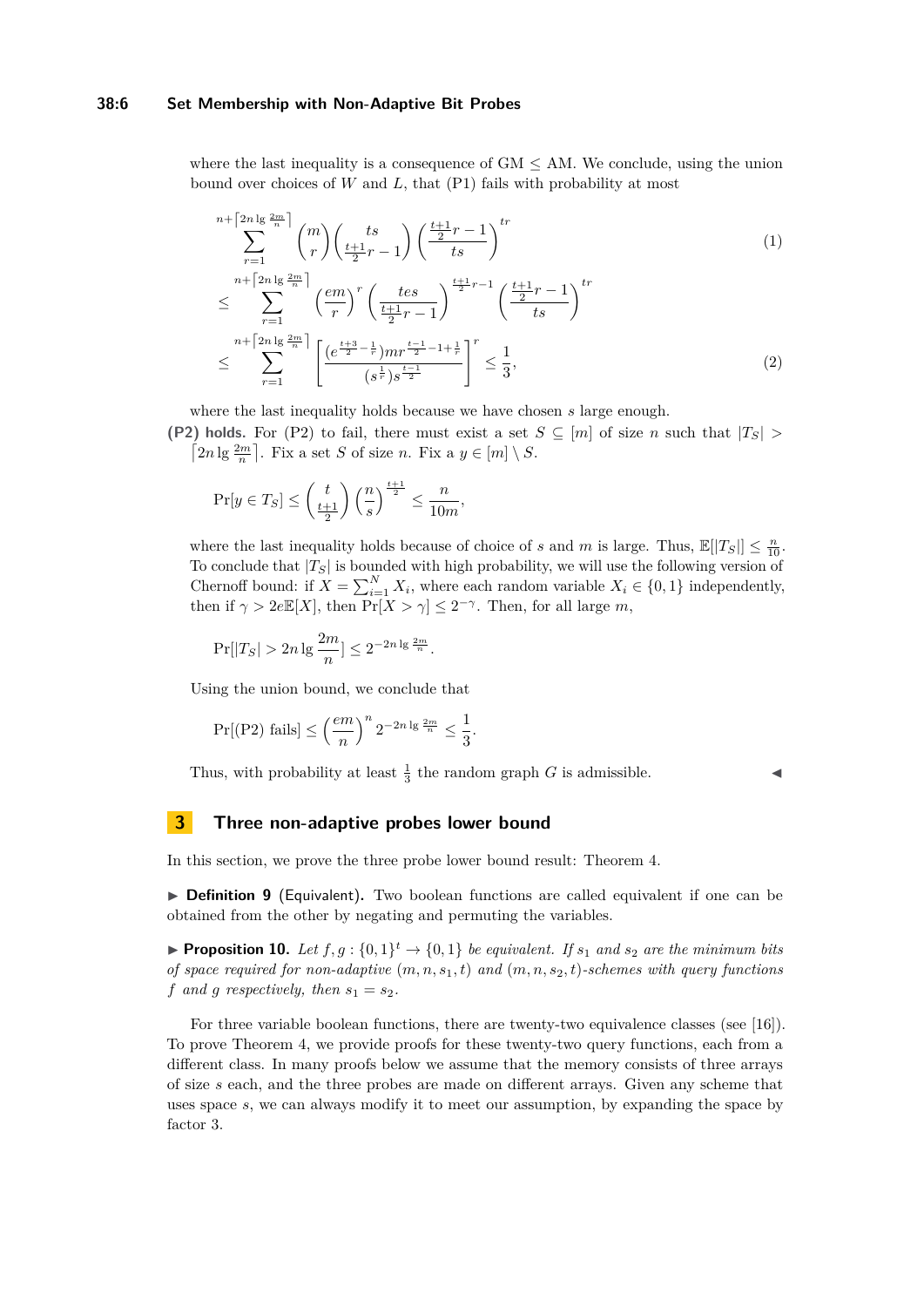## **3.1 Decision trees of height two**

Seven of the twenty-two classes contain functions that can be represented by a decision tree of height at most two. Thus, for these functions, the two probe adaptive lower bound [\[5\]](#page-12-8) implies the result. These functions are: constant 0, constant 1, the DICTATOR function  $(x, y, z) \mapsto x$ , the function  $(x, y, z) \mapsto x \wedge y$ , its complement  $(x, y, z) \mapsto \bar{x} \vee \bar{y}$ ,  $(x, y, z) \mapsto (x \wedge y) \vee (\bar{x} \wedge z)$ . and  $(x, y, z) \mapsto (x \wedge y) \vee (\bar{x} \wedge \bar{y}).$ 

## **3.2 MAJORITY**

Let  $\Phi$  be a non-adaptive  $(m, n, s, 3)$ -scheme with MAJORITY as the query function. The memory is a bit array  $A[1, \dots, s]$  of length *s*. For each element  $u \in [m], x(u), y(u), z(u) \in [s]$ are the three distinct locations in *A* that are probed to determine whether *u* is in the set or not. For each set  $S \subseteq [m]$  of size at most *n*, the assignment  $\sigma(S) \in \{0,1\}^s$  to *A* is such that for all elements  $u \in [m]$ ,  $\text{Maj}(A[x(u)], A[y(u)], A[z(u)])$  is 1 iff  $u \in S$ , where Maj is the MAJORITY of 3 bits.

**Definition 11.** (model-graph for  $\Phi$ , third vertex, meet) Let  $\Phi$  be a  $(m, n, s, 3)$ -scheme with MAJORITY as the query function. Fix a graph *G* such that  $V(G) = [s], |E(G)| = m$ and edge labels:  $\{\text{lab}(e)|e \in E(G)\} = [m]$  (there is a unique edge for each label in [*m*]). *G* is called a *model-graph* for  $\Phi$  if for each  $u \in [m]$  the edge labelled *u* has the set of endpoints in  $\{\{x(u), y(u)\}, \{y(u), z(u)\}, \{z(u), x(u)\}\}\$ . For example, the graph  $G = ([s], \{x(u) \stackrel{u}{\longleftrightarrow} \}$  $y(u) | u \in [m]$  is a model graph for  $\Phi$ .

In a model-graph for Φ, let *e* be the set of endpoints of the edge with label *u*. The element in the singleton  $({x(u), y(u), z(u)} \mid e)$  is defined to be the *third* vertex of *u*.

Two edge-disjoint cycles *C*<sup>1</sup> and *C*<sup>2</sup> are said to *meet* in a model-graph for Φ if there exist elements  $u, v \in [m]$  such that the third vertices of *u* and *v* are the same vertex and the edges labelled  $u$  and  $v$  are in the different cycles  $C_1$  and  $C_2$  respectively.

**Definition 12.** A model-graph *G* for an  $(m, n, s, 3)$ -scheme with MAJORITY as the query function is said to be *forced* if at least one of the following three conditions hold.

- **(P1)** ∃ edge-disjoint odd cycles *C*1*, C*<sup>2</sup> in *G* with lengths at most *n* each that intersect at a vertex.
- **(P2)** ∃ edge disjoint even cycles  $C_1$ ,  $C_2$  in *G* with lengths at most *n* each and  $C_1$  and  $C_2$ meet.
- **(P3)** ∃ an even cycle *C* of length at most *n*, such that some two edges in *C*, labelled *e* and *f* say, have an even number of edges between them (while traversing the edges of the cycle in order) and the third vertices of *e* and *f* are the same vertex.

<span id="page-6-0"></span>I **Lemma 13.** *A model-graph for a scheme with MAJORITY as the query function cannot be forced.*

<span id="page-6-1"></span> $\blacktriangleright$  Lemma 14.  $\mathit{Any}\ (m,n,\left|\frac{1}{6}m\right.$  $\frac{1-\frac{1}{\left\lfloor\frac{n}{2}\right\rfloor+1}}$  , 3)-scheme with MAJORITY as the query function *has a forced model-graph.*

From lemmas [13](#page-6-0) and [14,](#page-6-1) it follows that when MAJORITY is used as the query function,  $s_N(m, n, 3) > \frac{1}{6}m$  $1-\frac{1}{\left\lfloor \frac{n}{2} \right\rfloor+1}$ .

**Proof of Lemma [13.](#page-6-0)** Fix a (*m, n, s,* 3)-scheme Φ with MAJORITY as the query function. Fix a model-graph *G* for Φ. Assume *G* is forced, that is, it satisfies (P1) or (P2) or (P3) above.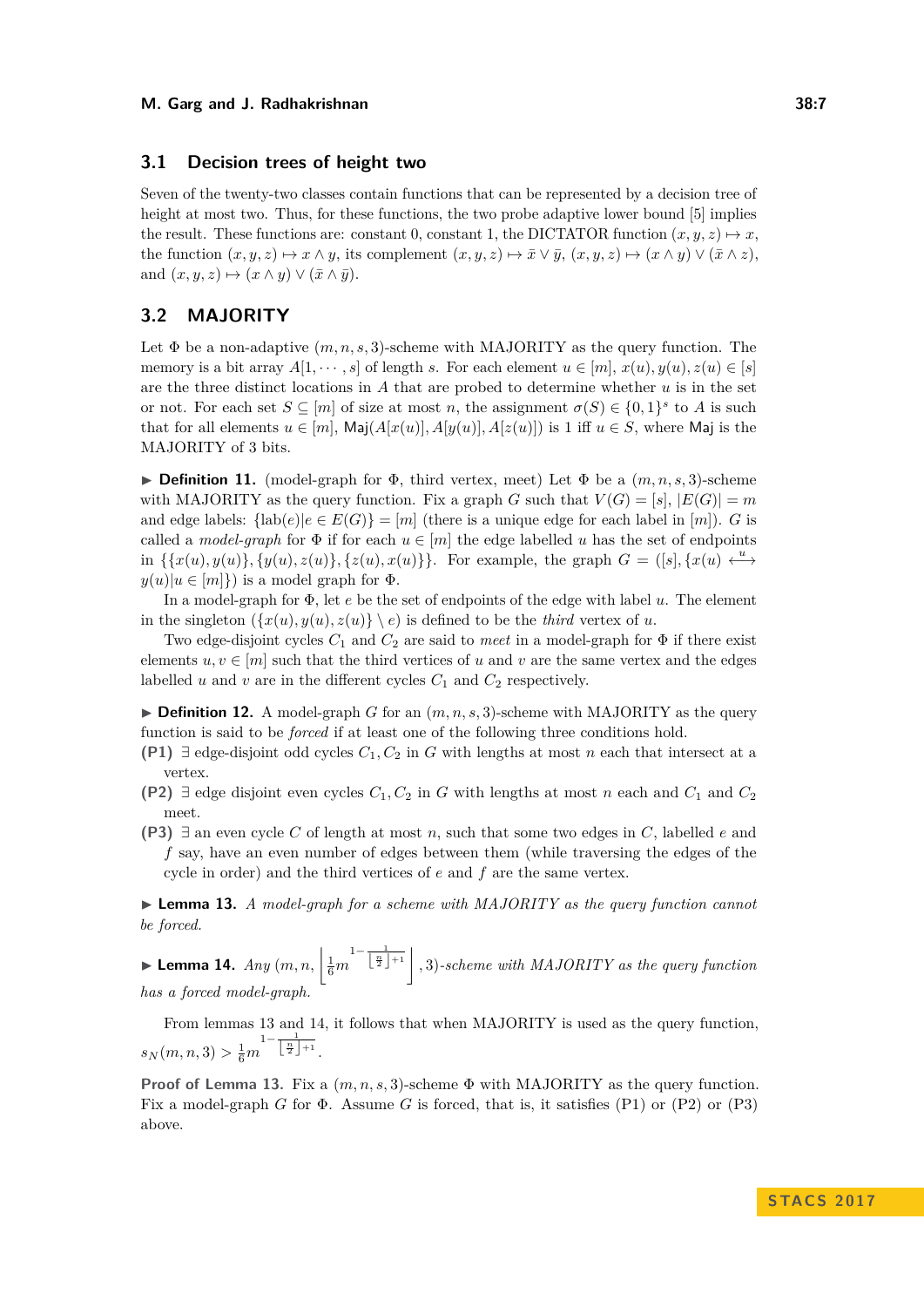### **38:8 Set Membership with Non-Adaptive Bit Probes**

**Case:** (P1) holds. (P1) implies that there are edge-disjoint cycles  $C_1$  and  $C_2$  in *G* such that,

$$
C_1: u_0 \xrightarrow{e_1} u_1 \xrightarrow{e_2} \cdots \xrightarrow{e_{2k+1}} u_{2k+1} = u_0,
$$
  

$$
C_2: u_0 \xrightarrow{f_1} v_1 \xrightarrow{f_2} \cdots \xrightarrow{f_{2l+1}} v_{2l+1} = u_0,
$$

and  $2k + 1, 2l + 1 \leq n$ . Let  $S_0 = \{e_1, e_3, \dots, e_{2k+1}\} \cup \{f_2, f_4, \dots, f_{2l}\}$  and  $S_1 =$  ${e_2, e_4, \dots, e_{2k}}$  ∪ { $f_1, f_3, \dots, f_{2l+1}$ }. Note that  $|S_0| = |S_1| ≤ n$ . We claim that  $Φ$  cannot represent any set *S* such that

 $S_0 \subseteq S \subseteq \overline{S_1}$ .

In particular, Φ cannot represent the set *S*0. Assume Φ represents such an *S*. We claim that  $u_0$  cannot be assigned a 0. If  $u_0$  is assigned a 0, then since  $e_1 \in S$ ,  $u_1$  must be assigned a 1. Otherwise,  $\text{Maj}(A[x(e_1)], A[y(e_1)], A[z(e_1)]) = \text{Maj}(0, 0, b) = 0$ , where *b* is the bit assigned to the location in  $\{x(e_1), y(e_1), z(e_1)\} \setminus \{u_0, u_1\}$ . Since,  $u_1$  is assigned a 1 and  $e_2 \notin S$ ,  $u_2$  must be assigned a 0. Similarly, since  $e_3 \in S$ ,  $u_3$  must be assigned a 1 and so on. Finally,  $u_{2k+1} = u_0$  must be assigned a 1. A contradiction. Hence  $u_0$  cannot be assigned a 0.

Again, we claim  $u_0$  cannot be assigned a 1. For if  $u_0$  is assigned a 1, since  $f_1 \notin S$ ,  $v_1$ must be assigned a 0. Again, since  $f_2 \in S$ ,  $v_2$  must be assigned a 1 and so on. Finally,  $v_{2k+1} = u_0$  must be assigned a 0. A contradiction.

Since  $u_0$  can neither be assigned a 0 or a 1, we get a contradiction.

 $\triangleright$  Remark. In the proofs below, we will often encounter similar arguments, where we will have a cycle of dependencies: assigning a particular bit to a location will force the assignment to the next location along the cycle.

**Case:** (P2) holds. (P2) implies that there are edge-disjoint cycles  $C_1$  and  $C_2$  in  $G$  such that,

$$
C_1: u_0 \xrightarrow{e_1} u_1 \xrightarrow{e_2} \cdots \xrightarrow{e_{2k}} u_{2k} = u_0,
$$
  

$$
C_2: v_0 \xrightarrow{f_1} v_1 \xrightarrow{f_2} \cdots \xrightarrow{f_{2l}} v_{2l} = v_0,
$$

 $2k, 2l \leq n$ , and the third vertices of  $e_1$  and  $f_1$  are the same vertex *w*. Let  $S_0 =$  $\{e_1, e_3, \cdots, e_{2k-1}\} \cup \{f_2, f_4, \cdots, f_{2l}\}$  and  $S_1 = \{e_2, e_4, \cdots, e_{2k}\} \cup \{f_1, f_3, \cdots, f_{2l-1}\}.$ Note that  $|S_0| = |S_1| \leq n$ . We claim that  $\Phi$  cannot represent any set *S* such that

 $S_0 \subseteq S \subseteq \overline{S_1}.$ 

In particular,  $\Phi$  cannot represent the set *S*<sub>0</sub>. Assume  $\Phi$  represents such an *S*. Since  $e_1 \in S$ , either the location  $u_0$  or the location  $u_1$  of the memory A must be assigned a 1, otherwise  $\textsf{Maj}(A[x(e_1)], A[y(e_1)], A[z(e_1)]) = \textsf{Maj}(A[u_0], A[u_1], A[w]) = \textsf{Maj}(0, 0, A[w]) = 0$ . Assume  $u_1$  is assigned a 1. Then, since  $e_2$  is not in the set, using a similar argument,  $u_2$  must be assigned a 0. Similarly,  $u_3$  must be assigned a 1 and so on. Finally,  $u_{2k} = u_0$  must be assigned a 0. Similarly, if *u*<sup>0</sup> was assigned a 1, then *u*<sup>1</sup> must be assigned a 0. Thus,  $\textsf{Maj}(x(e_1), y(e_1), z(e_1)) = \textsf{Maj}(0, 1, A[w]) = A[w]$ . Hence *w* must be assigned a 1. Again, since  $f_1$  is not in *S*, either  $v_0$  or  $v_1$  is assigned a 0. If  $v_1$  is assigned 0,  $v_2$ must be assigned a 1,  $v_3$  a 0, and so on. Finally,  $v_{2l} = v_0$  must be assigned a 1.

Similarly, if  $v_0$  is assigned 1, then  $v_1$  is assigned a 0. Therefore,  $\text{Maj}(x(f_1), y(f_1), z(f_1)) =$  $\text{Maj}(A[v_0], A[v_1], A[w]) = \text{Maj}(0, 1, A[w]) = A[w]$ . Since  $f_1 \notin S$ , *w* must be assigned a 0. A contradiction.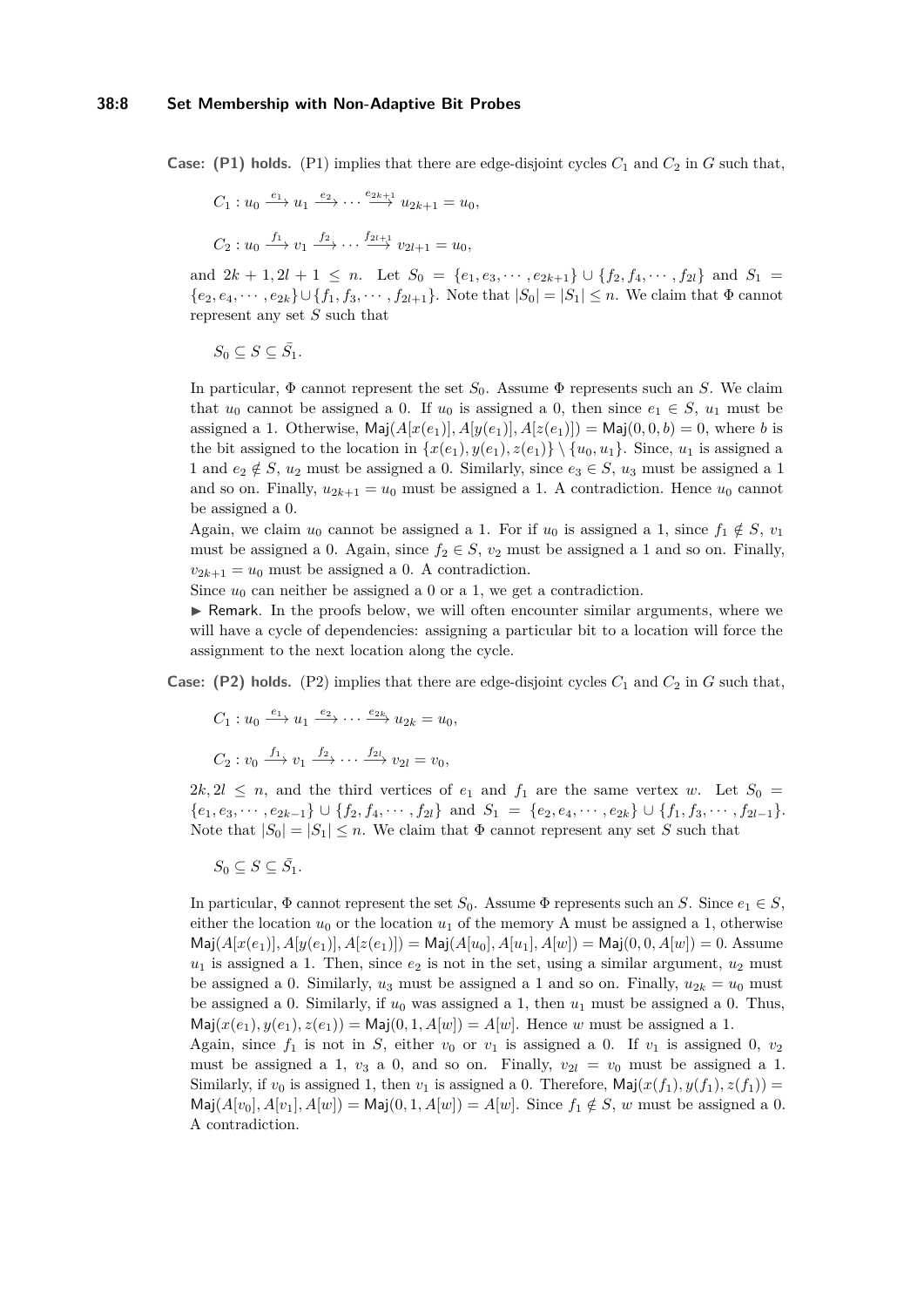#### **M. Garg and J. Radhakrishnan 38:9**

**Case: (P3) holds.** (P3) implies that there is a cycle *C*:

 $v_0 \xrightarrow{e_1} v_1 \cdots \xrightarrow{e_{2k}} v_{2k} \cdots \xrightarrow{e_{2l}} v_{2l} = v_0$ 

 $2k \leq 2l \leq n$  and the third vertices of  $e_1$  and  $e_{2k}$  are the same vertex *w*. Let  $S_0 =$  ${e_1, e_3, \dots, e_{2l-1}}$  and  $S_1 = {e_2, e_4, \dots, e_{2k}, \dots, e_{2l}}$ . Note that  $|S_0| = |S_1| \le n$ . We claim that  $\Phi$  cannot represent any set  $S$  such that

 $S_0 \subseteq S \subseteq \overline{S_1}.$ 

In particular, Φ cannot represent the set *S*0. Assume Φ represents such an *S*. Since  $e_1 \in S$ , either  $v_0$  or  $v_1$  must be assigned a 1. Assume that  $v_1$  is assigned a 1. Then, since  $e_2 \notin S$ ,  $v_2$  must be assigned a 0. Again, since  $e_3 \in S$ ,  $v_3$  must be assigned a 1 and so on. All locations in  $R := \{v_{2r} | 0 \le r \le l\}$  must be assigned a 0 and all locations in  $Q := \{v_{2r+1}|0 \leq r \leq l-1\}$  must be assigned a 1. Else if  $v_0$  is assigned a 1, then all locations in *R* must be assigned a 1 and all locations in *Q* must be assigned a 0. Now,  $\text{Maj}(x(e_1), y(e_1), z(e_1)) = \text{Maj}(A[v_0], A[v_1], A[w]) = \text{Maj}(0, 1, A[w]) =$ *A*[*w*]. Since  $e_1 \in S$ , *w* must be assigned a 0. Similarly, Maj( $x(e_{2k})$ ,  $y(e_{2k})$ ,  $z(e_{2k})$ ) =  $\textsf{Maj}(A[v_{2k-1}], A[v_{2k}], A[w]) = \textsf{Maj}(0, 1, A[w]) = A[w].$  Since  $e_{2k} \notin S$ , *w* must be assigned a 1. A contradiction.

In order to prove Lemma [14](#page-6-1) we will make use of the following proposition, which is a consequence of a theorem of Alon, Hoory and Linial [\[2\]](#page-12-14) (see also Ajesh Babu and Radhakrishnan [\[3\]](#page-12-15)).

<span id="page-8-0"></span>**• Proposition 15.** Fix a graph G such that the average degree  $d \geq 2$ . Then,

 $(d-1)^k > |V(G)| \implies \exists a cycle C \subseteq E(G), |C| \leq 2k.$ 

**Proof of Lemma [14.](#page-6-1)** Fix an  $(m, n, \left| \frac{1}{6}m \right|)$  $\frac{1-\frac{1}{\left\lfloor \frac{n}{2} \right\rfloor+1}}{n}$ , 3)-scheme  $\Phi$  that uses MAJORITY as the query function. Note that  $s := \frac{1}{6}m$  $\frac{1-\frac{1}{\left\lfloor \frac{n}{2} \right\rfloor+1}}{\left\lfloor \frac{n}{2} \right\rfloor}$  implies

$$
m \ge s^{\frac{1+\frac{1}{\left\lfloor \frac{n}{2} \right\rfloor}}{2}} + 4s + 1. \tag{(*)}
$$

For  $\Phi$  we will come up with a model-graph which is forced, that is, one of  $(P1)$ ,  $(P2)$  or  $(P3)$ holds. We will start with an initial model-graph *G* for Φ. We will observe that the average degree of *G* is high and invoke Proposition [15](#page-8-0) to find a small cycle *C*. If  $|C|$  is odd, we will bin it in ODD, delete *C* and repeat. If |*C*| is even and all the third vertices of the labels of edges in *C* are distinct, we will bin *C* in EVEN, delete the edges of *C* and repeat; otherwise, we will either discover that property (P3) holds or we will modify our model-graph and find an odd cycle in it and bin it in ODD, delete it and repeat. The moment the sum of the lengths of the deleted cycles exceeds 2*s*, we know either the sum of the lengths of odd or even cycles exceeds *s* and two odd cycles intersect or even cycles with distinct third vertices meet, which means either (P1) or (P2) holds. Formally, the procedure can be described as below. We will maintain the following invariant. EVEN will contain edge-disjoint cycles of length even and at most *n* each and the third vertices of the labels in such a cycle will be all distinct. ODD will contain edge-disjoint cycles of length odd and at most *n*. Furthermore  $([s], E(G) \cup \text{EVEN} \cup ODD)$  will always be a model-graph for  $\Phi$ .

**Step 0: Initialization.** EVEN =  $\emptyset$ . ODD =  $\emptyset$ .  $G = ([s], \{x(u) \stackrel{u}{\longleftrightarrow} y(u) | u \in [m]\})$ . Observe *G* is a model-graph for  $\Phi$ .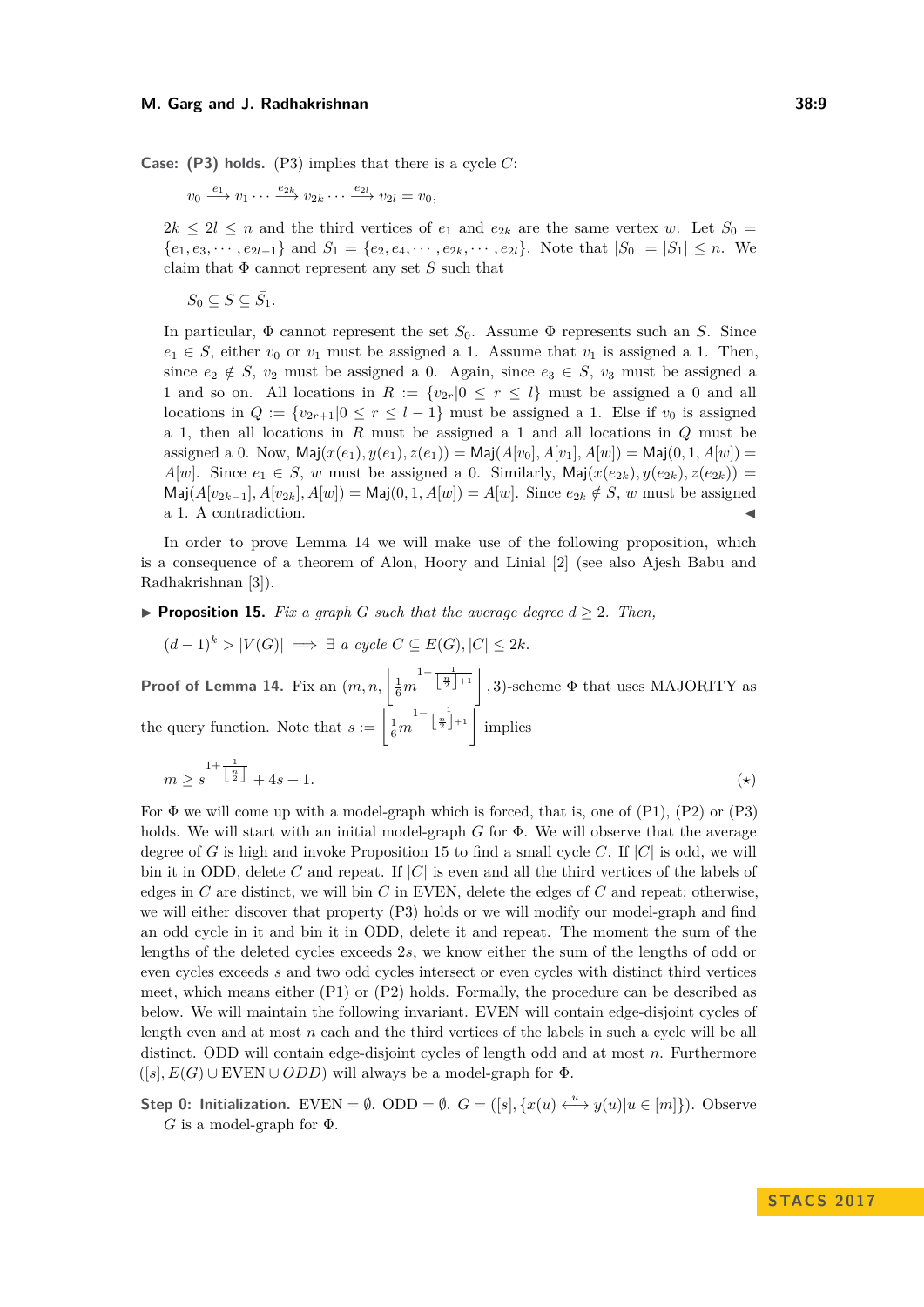### **38:10 Set Membership with Non-Adaptive Bit Probes**

- **Step 1.** If  $\sum_{C \in$ EVEN∪ODD  $|C| > 2s$ , END (this ensures that either (P1) or (P2) holds). Else, using Proposition [15](#page-8-0) fix a cycle  $C \subseteq E(G)$  such that  $|C| \leq n$ .
- **Step 2.** If  $|C|$  is odd, ODD ← ODD  $\cup$  {*C*} and  $E(G)$  ←  $E(G) \setminus C$  and GOTO Step 1.
- **Step 3.** If  $|C|$  is even and all the third vertices of the labels of edges in *C* are distinct, EVEN  $\leftarrow$  EVEN  $\cup$  {*C*} and *E*(*G*)  $\leftarrow$  *E*(*G*) \ *C* and GOTO Step 1.
- **Step 4.** If |*C*| is even and the third vertices of the labels of two edges in *C* which have an even number of edges between them while traversing the edges of *C* in order, then END (Note this means that (P3) holds).
- **Step 5.** If |*C*| is even and the third vertices of the labels of two edges in *C* have an odd number of edges between them (while traversing the edges of *C* in order), then represent *C* as

$$
C: v_0 \xrightarrow{e_1} v_1 \cdots v_{2k} \xrightarrow{e_{2k+1}} v_{2k+1} \cdots \xrightarrow{e_{2l}} v_{2l} = v_0,
$$

such that the third vertices of  $e_1$  and  $e_{2k+1}$  are the same vertex *w*. We modify the model-graph *G* by changing the endpoints of the edges appearing with labels  $e_1, e_{2k+1}$ from  $\{v_0, v_1\}$ ,  $\{v_{2k}, v_{2k+1}\}$  to  $\{v_1, w\}$ ,  $\{v_{2k}, w\}$  respectively, thus obtaining a shorter odd cycle  $C'$  in  $G$ :

$$
E(G) \leftarrow (E(G) \setminus \{v_0 \xleftarrow{e_1} v_1, v_{2k} \xleftarrow{e_{2k+1}} v_{2k+1}\}) \cup \{v_1 \xleftarrow{e_1} w, v_{2k} \xleftarrow{e_{2k+1}} w\}
$$

(Observe: *G* with  $E(G) \cup \{e | e \in ODD \cup EVEN\}$  continues to be a model-graph for  $\Phi$ ).

$$
C' \subseteq E(G) : w \xrightarrow{e_1} v_1 \xrightarrow{e_2} v_2 \cdots v_{2k} \xrightarrow{e_{2k+1}} w
$$

is an odd length cycle of length at most *n* in *G*. ODD ← ODD  $\cup$  {*C*<sup>'</sup>}.  $E(G)$  ←  $E(G) \setminus C'$ . GOTO Step 1.

In Step 1, if  $|E(G)| \leq 2s$ , then the average degree *d* is at least  $\frac{m-2s}{s} > s$  $\frac{1}{\lfloor \frac{n}{2} \rfloor} + 2$  (from  $\star$ ) and  $(d-1)^{\lfloor \frac{n}{2} \rfloor} > s$  which implies from Proposition [15](#page-8-0) that there is a cycle of length at most *n*.

We claim that the procedure terminates only by encountering an END statement in Step 1 or in Step 4. Observe that once the procedure finds a cycle in Step 1, then exactly one of the four if conditions in Steps 2-5 holds. If the procedure does not encounter an END statement in Step 4, then the procedure moves to Step 1 again as each of the Steps 2, 3 and 5 end in a 'GOTO Step 1' statement.

If the procedure encounters the END statement in Step 4, then (P3) holds. If the procedure encounters the END statement in Step 1, then from the pigeonhole principle, either  $\sum_{C \in \text{ODD}} |C| > s$  or  $\sum_{C \in \text{EVEN}} |C| > s$ . In the first case, (P1) holds. In the second case, since each edge in a cycle in EVEN has a distinct third vertex, two cycles in EVEN meet.

Finally, we observe that the procedure terminates. If the procedure does not terminate in Step 4, then the procedure repeatedly finds edge disjoint cycles and deletes them. If the number of edges in the deleted cycle exceeds 2*s*, then the procedure will terminate when it encounters the END statement in Step 1.

## **3.3 Degree argument**

In this section we provide lower bound proofs for the query functions  $(x, y, z) \mapsto (x \wedge y) \oplus z$ and  $(x, y, z) \mapsto 1$  iff  $x + y + z = 1$ .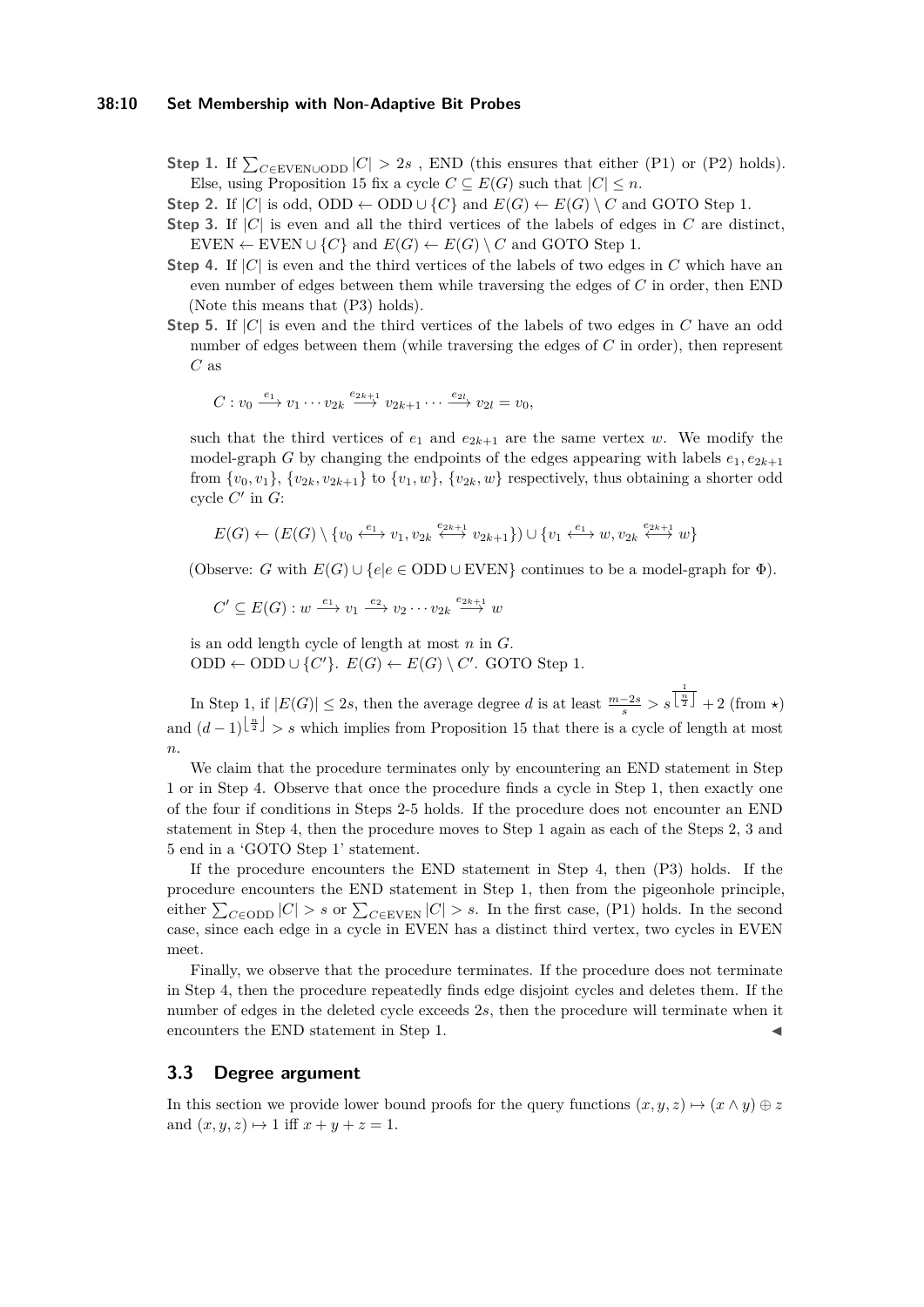## **3.3.1**  $(x, y, z) \mapsto (x \wedge y) \oplus z$

Let  $\Phi$  be a scheme with  $(x, y, z) \mapsto (x \wedge y) \oplus z$  as the query function. The memory consists of three distinct bit arrays:  $A[1, \dots, s], B[1, \dots, s]$  and  $C[1, \dots, s]$ . For any element  $u \in [m]$ , the scheme probes three locations  $x(u) \in A$ ,  $y(u) \in B$  and  $z(u) \in C$  to determine if *u* is in the set or not. We treat each location as a boolean variable. Given any set  $S \subseteq [m]$  of size at most *n* the assignment  $\sigma(S) \in \{0,1\}^{3s}$  to *A, B* and *C* is such that for all elements  $u \in [m]$ ,  $(x(u) \wedge y(u)) \oplus z(u)$  is 1 iff  $u \in S$ .

We first prove that  $s = \Omega(\sqrt{mn})$  by specializing the lower bound proof in [\[13\]](#page-12-13) to our case.

 $\triangleright$  **Definition 16** (Field  $\mathbb{F}_2$ , vector space *V*, polynomials  $P_S$ ). Let  $\mathbb{F}_2$  denote the field  $\{0,1\}$ with mod 2 arithmetic. The query function  $(x, y, z) \mapsto (x \wedge y) \oplus z$  is same as  $(x, y, z) \mapsto xy + z$ (over  $\mathbb{F}_2$ ).

Let  $V$  be the vector space over the field  $\mathbb{F}_2$  of all multilinear polynomials of total degree at most 2*n* in the 3*s* variables:  $A[1], \cdots, A[s], B[1], \cdots, B[s], C[1], \cdots, C[s]$  with coefficients coming from  $\mathbb{F}_2$ .

For each set  $S \subseteq [m]$ , we define the polynomial  $P_S$  in 3*s* variables and coefficients coming from the field  $\mathbb{F}_2$  as follows:

$$
P_S = \prod_{u \in S} (x(u)y(u) + z(u)).
$$

We make *P<sup>S</sup>* multilinear by reducing the exponents of each variable using the identity  $x^2 = x$  for each variable *x*. This identity holds since we will be considering only 0-1 assignment to the variables.

To prove the theorem for  $(x, y, z) \mapsto (x \wedge y) \oplus z$ , we use the following two lemmas.

<span id="page-10-0"></span>**Example 17.** The set of  $\binom{m}{n}$  multilinear polynomials  $\{P_S : |S| = n\}$  is linearly independent *in the vector space V .*

<span id="page-10-1"></span>**Example 18.** *V has a spanning set of size at most*  $\binom{3s+2n}{2n}$ .

Using these two lemmas, we first prove the theorem and provide the proofs of the lemmas later.

**Proof.** Now, since the size of a linearly independent set is at most the size of a spanning set, using Lemmas [17](#page-10-0) and [18,](#page-10-1) we have

$$
{m \choose n} \le {3s + 2n \choose 2n}
$$
  
\n
$$
\implies {m \choose n}^n \le {e(3s + 2n) \choose 2n}^{2n}
$$
  
\n
$$
\implies 3s \ge \frac{2}{e} \sqrt{n} (\sqrt{m} - e\sqrt{n})
$$
  
\n
$$
\implies 3s \ge \frac{18}{10e} \sqrt{mn} \quad (\text{when } n \le \frac{m}{900} \{ \implies e\sqrt{n} \le \frac{1}{10} \sqrt{m} \}).
$$

When  $n \geq \frac{m}{900}$ , the fact that the assignments to the memory for storing different sets of size when  $n \geq g_{00}$ , the fact that the assignments to the inempty for storing different sets of size  $\left[\frac{m}{g_{00}}\right]$  are different implies that the space required is at least  $\lg\left(\frac{m}{g_{00}}\right) \geq \Omega(m) \geq \Omega(\sqrt{mn})$ .

Now, we prove the two lemmas.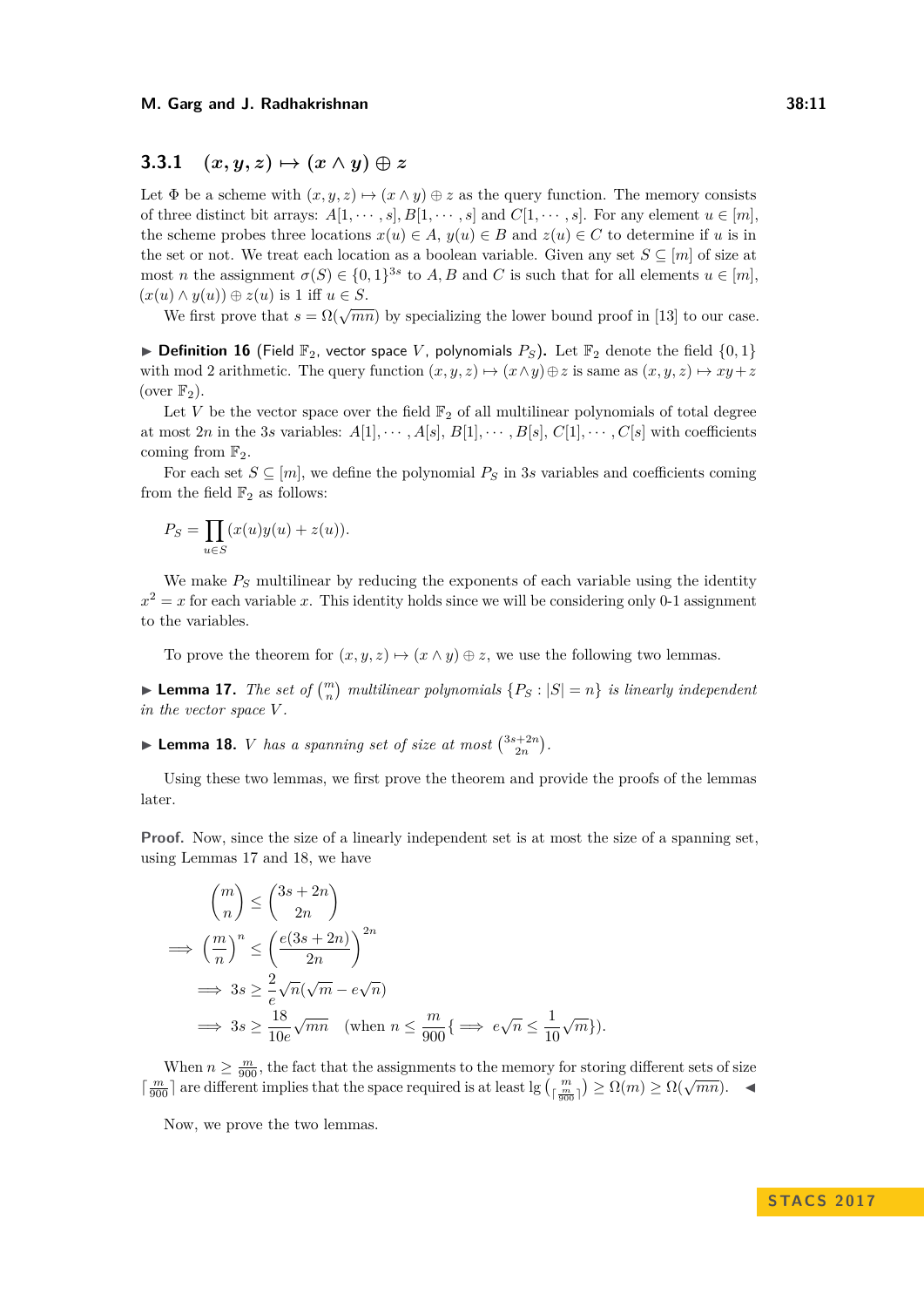**Proof of Lemma [17.](#page-10-0)** First observe that any *S* of size *n*, the polynomial *P<sup>S</sup>* has *n* factors of degree 2 each. Hence, the degree of  $P<sub>S</sub>$  is at most  $2n$ .

For sets  $S, S' \subseteq [m]$  of size *n* each, the evaluation of the polynomial  $P_S$  on the assignment  $\sigma(S')$  is

$$
P_S(\sigma(S')) = \begin{cases} 0 & \text{if } S \neq S' \\ 1 & \text{if } S = S'. \end{cases}
$$

Since  $S \neq S'$  and  $|S| = |S'| = n \geq 1$ , there exists  $u \in S$  such that  $u \notin S'$  and thus under the assignment  $\sigma(S')$ , the factor  $x(u)y(u) + z(u)$  in  $P_S(\sigma(S'))$  evaluates to 0. While, when  $S = S'$ , for each  $u \in S$  the factor  $x(u)y(u) + z(u)$  in  $P_S(\sigma(S'))$  evaluates to 1.

In particular, this proves that  $\{P_S : |S| = n\}$  has size  $\binom{m}{n}$ . Further we use this observation below to prove the lemma.

Let  $\sum_{S:|S|=n} \alpha_S P_S = 0$  where each  $\alpha_S \in \mathbb{F}_2$ . To show that the  $P_S$ 's are linearly independent, we need to show that each  $\alpha_S$  is 0. Consider an arbitrary set S' of size *n*, consider the assignment  $\sigma(S')$  to the variables in the above identity.

$$
0 = \sum_{S:|S|=n} \alpha_S P_S(\sigma(S'))
$$
  
=  $\alpha_{S'} P_{S'}(\sigma(S')) + \sum_{S: S \neq S',|S|=n} \alpha_S P_S(\sigma(S'))$   
=  $\alpha_{S'} P_{S'}(\sigma(S'))$  (since,  $P_S(\sigma(S')) = 0$  for each  $S \neq S')$   
=  $\alpha_{S'}$  (since,  $P_{S'}(\sigma(S')) = 1$ ).

**Proof of Lemma [18.](#page-10-1)** The monomials of total degree at most 2*n* form a spanning set; each polynomial in *V* can be written as a linear combination of these monomials. Thus, the size of this spanning set is

$$
\sum_{k=0}^{2n} \binom{3s}{k} \le \binom{3s+2n}{2n},
$$

where the last inequality follows from the fact that  $T \mapsto T \cap [3s]$  is an onto map from  $\binom{[3s+2n]}{2n}$ to  $\binom{[3s]}{\leq 2n}$ . January 1980, and the control of the control of the control of the control of the control of the control of

## **3.3.2**  $(x, y, z) \mapsto 1$  iff  $x + y + z = 1$

The lower bound proof for  $(x, y, z) \mapsto 1$  iff  $x + y + z = 1$  is similar to the lower bound proof for  $(x, y, z) \mapsto (x \wedge y) \oplus z$ . The only difference here is that instead of looking at the query function over the field  $\mathbb{F}_2$ , we consider the query function over the field  $\mathbb{F}_3$  (the set of three elements  $\{0, 1, 2\}$  with mod 3 arithmetic). Over the field  $\mathbb{F}_3$ , the query function  $(x, y, z) = 1$ iff  $x + y + z = 1$  is same as  $(x, y, z) \mapsto x + y + z + xy + yz + zx$  (a degree 2 polynomial). Accordingly, the multilinear polynomial corresponding to a set *S* of size *n* is defined to be

$$
P_S = \prod_{u \in S} (x(u) + y(u) + z(u) + x(u)y(u) + y(u)z(u) + z(u)x(u)).
$$

where we reduce the exponents using the identity  $x^2 = x$  for each variable x (this identity holds as we consider only 0-1 assignments). Notice that  $P<sub>S</sub>$  has degree at most 2*n* and the rest of the proof is same as before.

The proofs for functions from the remaining classes, the proofs of Theorems  $4(c)$  and [3](#page-2-1) are available in the full version of the paper [\[6\]](#page-12-16).